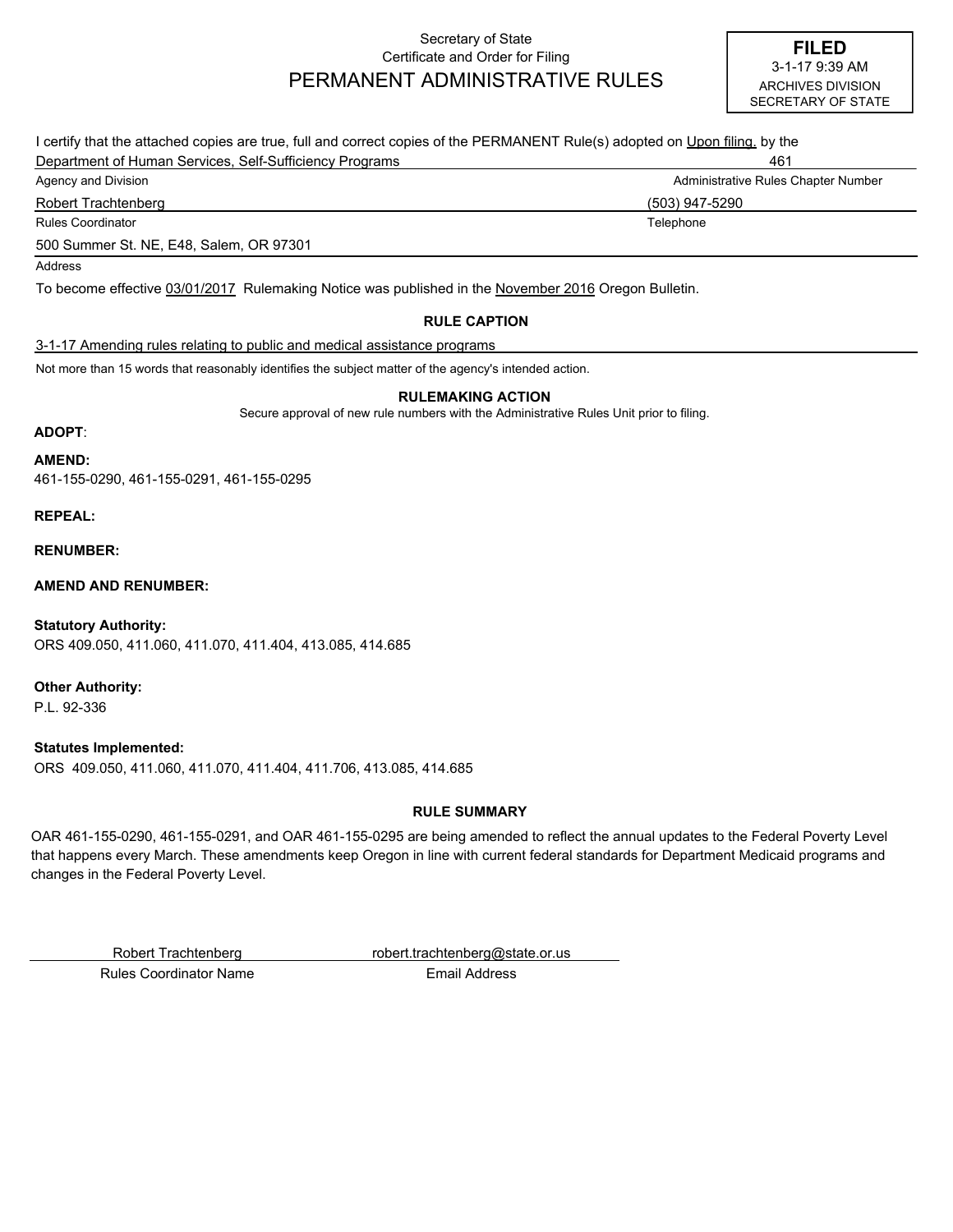## **461-155-0290 Effective 03/01/16 Effective 03/01/17**

## **Income Standard; QMB-BAS**

The adjusted income standard for the QMB-BAS program is 100 percent of the 2016 2017 federal poverty level.

QMB-BAS Adjusted Income Standard

| Amount                 |
|------------------------|
| \$9901,005             |
| 1,335\$1,354           |
| 1,6801,702             |
| 2,025\$2,050           |
| 2,3702,399             |
| 2,7152,747             |
| 3,0613,095             |
| 3,4083,444             |
| <del>3,755</del> 3,792 |
| 4,1014,140             |
| 347349                 |
|                        |

Stat. Auth.: ORS  $411.060$ ,  $411.070$ ,  $411.404$ Stats. Implemented: ORS $\overline{411.060}$ ,  $\overline{411.070}$ ,  $\overline{411.404}$ 

Previous Rules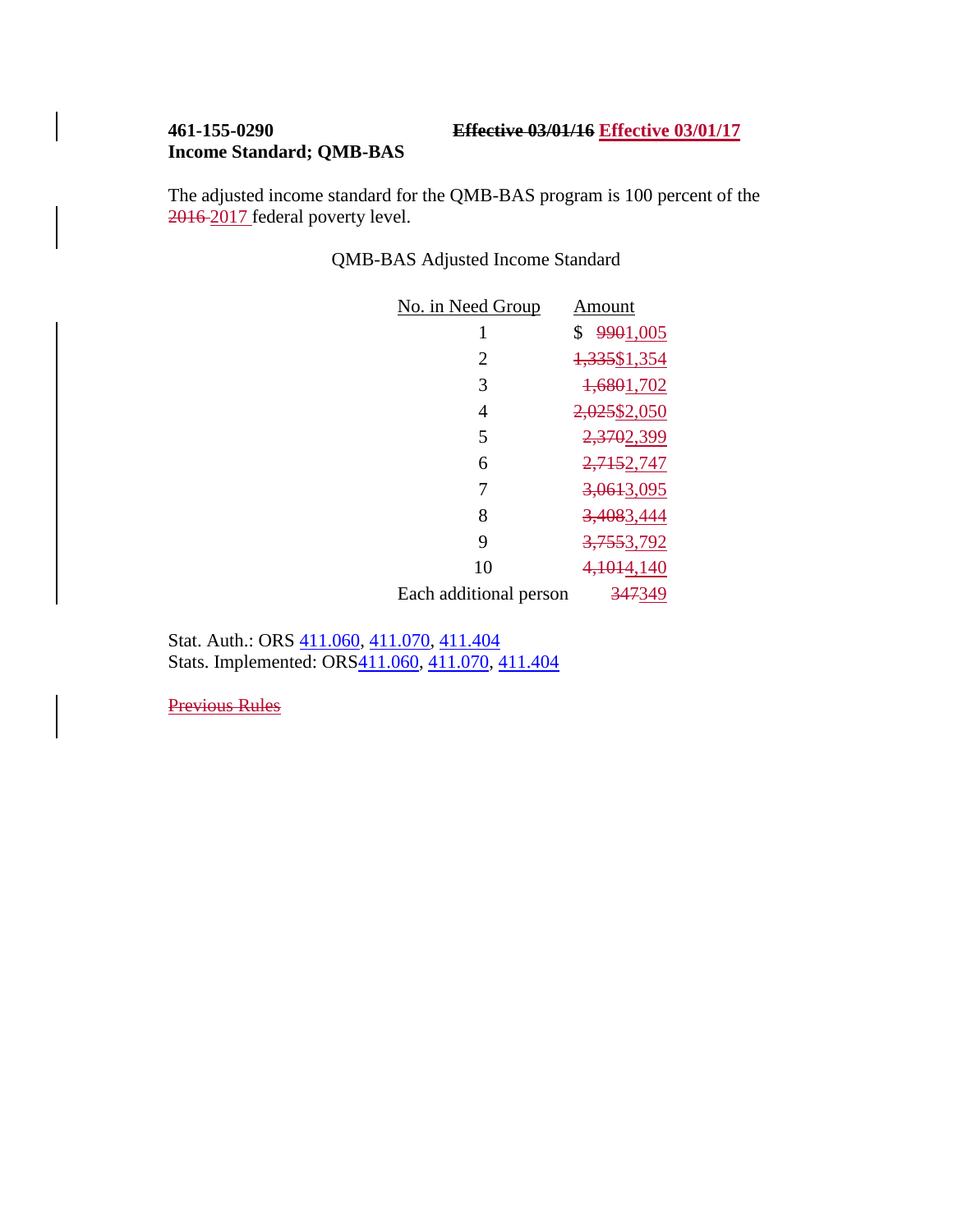# **Income Standard; QMB-DW**

The adjusted income standard for the QMB-DW program is 200 percent of the 2016 2017 federal poverty level (see OAR [461-155-0290\)](http://dhsmanuals.hr.state.or.us/B/461-155-0290.htm).

QMB-DW Adjusted Income Standard

| No. in Need Group      | Amount                    |
|------------------------|---------------------------|
| 1                      | \$ <del>1,980</del> 2,010 |
| 2                      | 2,6702,707                |
| 3                      | 3,3603,404                |
| 4                      | 4,0504,100                |
| 5                      | 4,7404,797                |
| 6                      | 5,4305,494                |
| 7                      | <del>6,122</del> 6,190    |
| 8                      | 6,8156,887                |
| 9                      | <del>7,509</del> 7,584    |
| 10                     | 8,2028,280                |
| Each additional person | <del>694</del> 697        |

Stat. Auth.: ORS [411.060, 411.070, 411.404](https://www.oregonlegislature.gov/bills_laws/ors/ors411.html) Stats. Implemented: ORS [411.060, 411.070, 411.404](https://www.oregonlegislature.gov/bills_laws/ors/ors411.html)

Previous Rules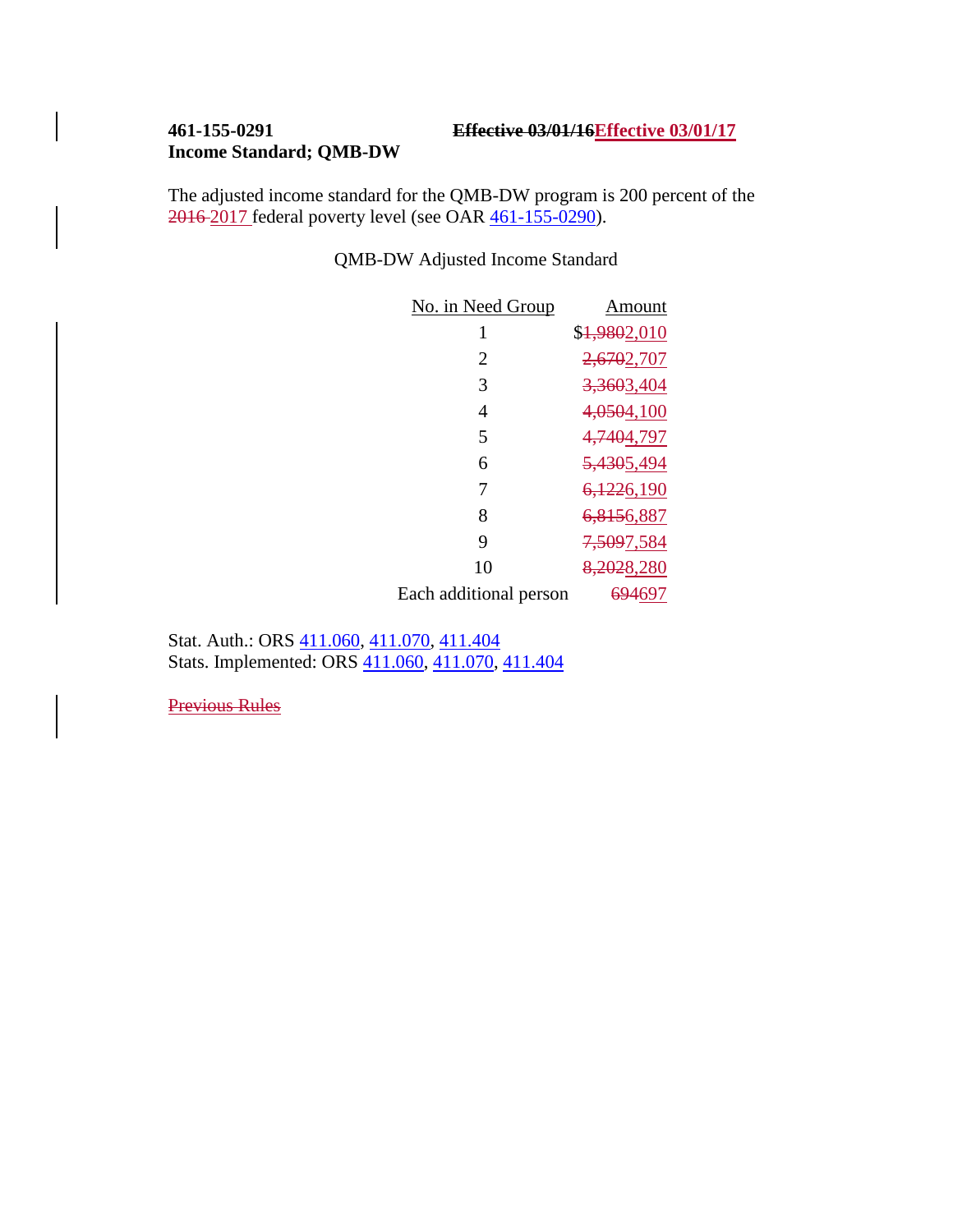### **461-155-0295 Effective 03/01/16 Effective 03/01/17 Income Standard; QMB-SMB, QMB-SMF**

1. Eligibility for QMB-SMB requires income greater than 100 percent (see OAR [461-155-0290\)](http://dhsmanuals.hr.state.or.us/B/461-155-0290.htm) but less than 120 percent of the federal poverty level. The adjusted income standard for QMB-SMB is 120 percent of the 2016 2017 federal poverty level.

> QMB-SMB Adjusted Income Standard (Case Descriptor SMB)

| No. in Need Group      | Amount                    |
|------------------------|---------------------------|
| 1                      | \$ <del>1,188</del> 1,206 |
| 2                      | 1,6021,624                |
| 3                      | 2,0162,042                |
| 4                      | 2,4302,460                |
| 5                      | 2,8442,878                |
| 6                      | 3,2583,296                |
| 7                      | 3,6733,714                |
| 8                      | 4,0894,132                |
| 9                      | 4,5054,550                |
| 10                     | 4,9214,968                |
| Each additional person | 416418                    |

2. Eligibility for QMB-SMF requires income equal to or greater than 120 percent (see section (1) of this rule) but less than 135 percent of the federal poverty level. The adjusted income standard for QMB-SMF is 135 percent of the 2016 2017 federal poverty level.

> QMB-SMF Adjusted Income Standard (Case Descriptor SMF)

| No. in Need Group | Amount                    |
|-------------------|---------------------------|
| 1                 | \$ <del>1,337</del> 1,357 |
| 2                 | 1,8031,827                |
| 3                 | 2,2682,298                |
| 4                 | 2,7342,768                |
| 5                 | 3,2003,238                |
| 6                 | <del>3,666</del> 3,708    |
| 7                 | 4,1334,179                |
| 8                 | 4,6014,649                |